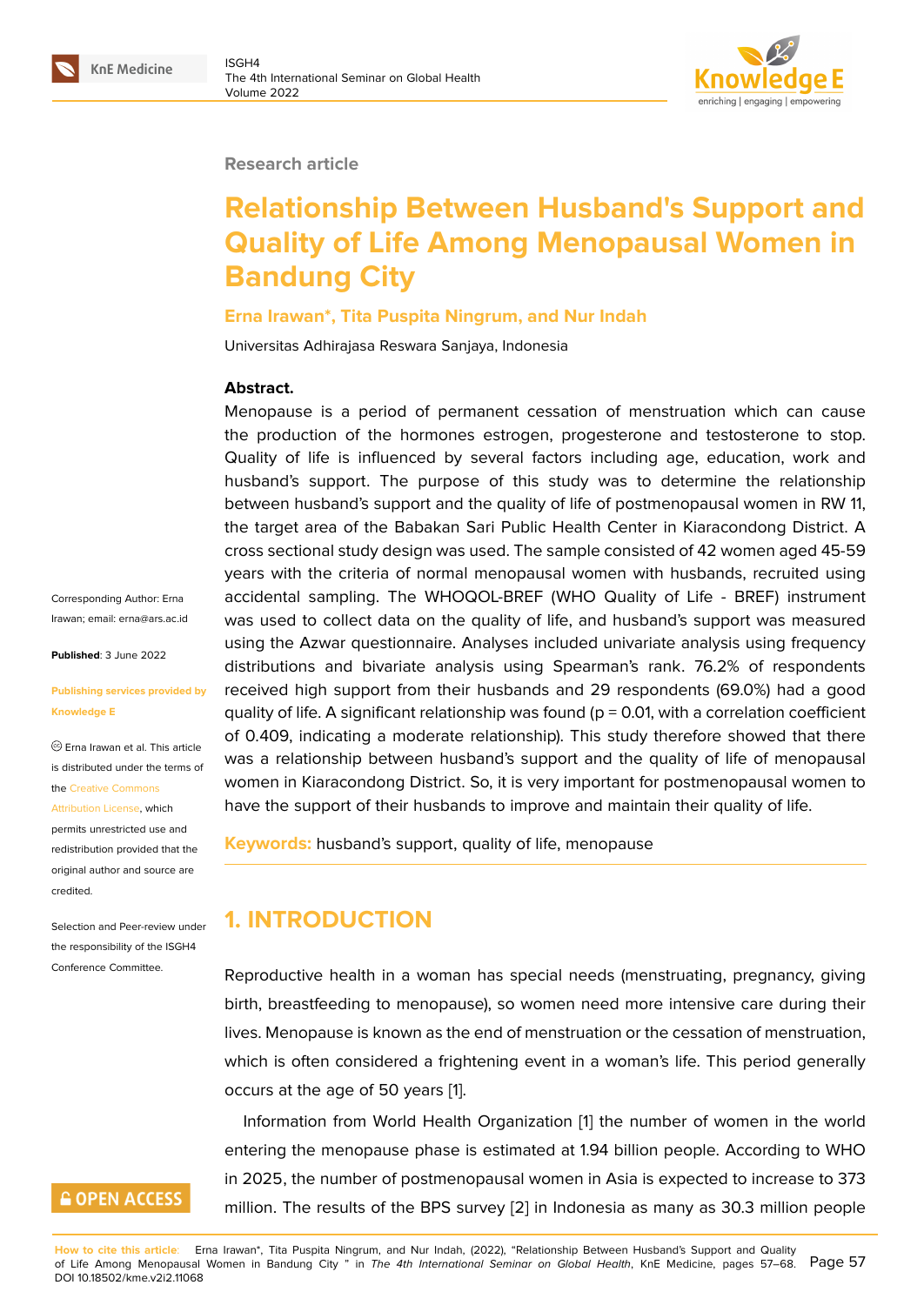enter menopause with an average age of 49 years. In West Java, women in the age range of 45 to 59 years are 490,640 people. In the city of Bandung, there were 232,100 women in the 45 to 59 year age range with the highest number of women in the 45 to 59 year age range in Kiaracondong Subdistrict, Babakan Sari Village as many as 7,780 people [3]. Based on data, Indonesian women who enter menopause are currently increasing every year. The increasing number is as a result of the increasing population of the elderly and the high life expectancy accompanied by improving public health degrees [\[4](#page-10-1)]. Menopausal can reduce women's quality of life. Factors that can affect the quality of life of postmenopausal women according to include age, education, marital status and husband's support [1]. A relationship between education level and quality of life for po[st](#page-10-2)menopausal women [6]. Factors of age, marital status and husband's support stated that age had no relationship with the quality of life of postmenopausal women, while husband's support had [a](#page-10-0) very significant relationship with the quality of life of menopausal women [5].

The findings which say that husband's support is related to the quality of life of postmenopausal women are also found in Annah and Mashar's [5] research which states that with high [hu](#page-10-3)sband support, menopausal women's quality of life is in a good category. This is in line with the research by Wardani, Sumiati and Waisong [7] which states that husband's support can improve the quality of life in postm[en](#page-10-3)opausal women. This is confirmed by research. However, Noorma's research [8] showed inconsistent results about husband's support to quality of life of woman menopausal. T[his](#page-10-4) study shows that husband's support does not affect the quality of life of postmenopausal women.

"The Relationship of Husband's Support With Quality of Life for Menopausal Women at Babakan Sari Health Center".

# **2. RESEARCH METHODS**

- **2.1. Study design**
- **2.2. Sample**

### **2.3. Instruments**

Data demographic use age and level of education, and profesion.The instrument used in this study was a questionnaire. The questionnaire used to measure the quality of life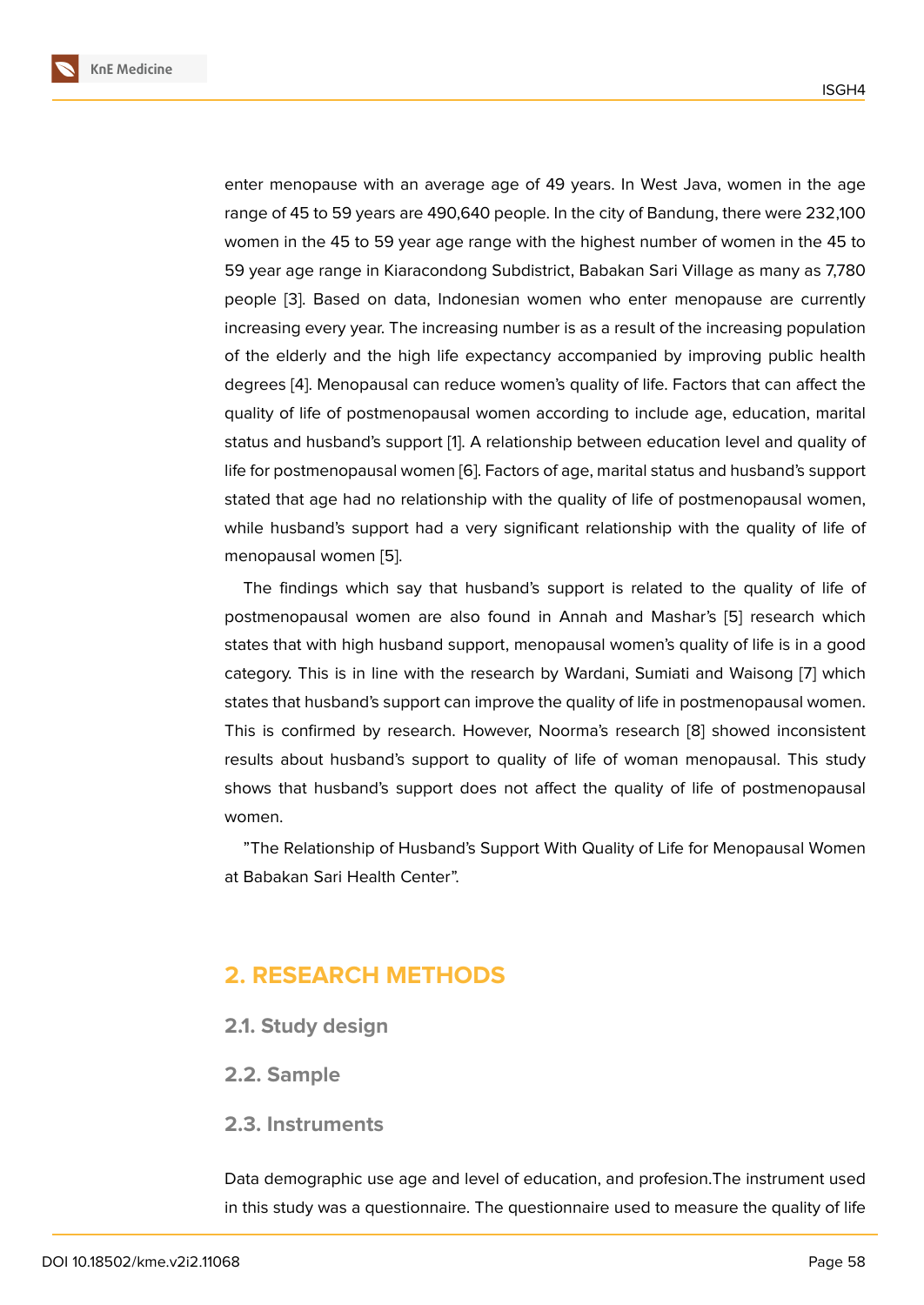was WHOQOL-BREF[9]. Meanwhile, the instrument used to measure husband's support was the Husband's Support questionnaire.

### **2.4. Data collection procedure**

#### Preparation phase

1. Determine the title of the research. After determining the problem to be studied, namely the relationship between husband's support and the quality of life of postmenopausal women at the Babakan Sari Health Center, the researchers conducted guidance with the supervisor regarding the problem to be studied.

2. The researcher obtained a research permit from the Faculty of Nursing, Adhirajasa Reswara Sanjaya University (ARS University) to conduct research that begins with a preliminary study.

3. The researcher takes care of an application for a preliminary study permit from the Faculty of Nursing ARS University, then submitted to the National and Political Unity (KESBANGPOL) Bandung City, then submitted to the Bandung City Health Office (DINKES) to obtain a preliminary study permit to Babakan Sari RW. 11 working areas of the Babakan Sari Health Center, Kiaracondong District.

4. A preliminary study permit from the Faculty of Nursing ARS University and the Bandung City Health Office was then submitted to the head of the Babakan Sari Health Center and the head of Babakan Sari Village, Kiaracondong District to apply for a preliminary study permit at Babakan Sari RW. 11 working areas of the Babakan Sari Health Center.

Implementation Stage

1. Researchers will distribute questionnaires conducted door to door to the houses of RW residents. 11 accompanied by the RW Cadre's mother. 11.

2. Researchers explain in full about the aims, objectives, research procedures, and the rights of respondents in research.

3. If the respondent agrees and is willing, they will be asked to fill out and sign an informed consent form as a respondent or research subject.

4. After the respondents agreed and were willing, the researcher began to conduct interviews and observations with a questionnaire that had been determined in the study.

5. After the interviews and observations using questionnaires have been completed, the researcher will measure the quality of life and husband's support for the respondents.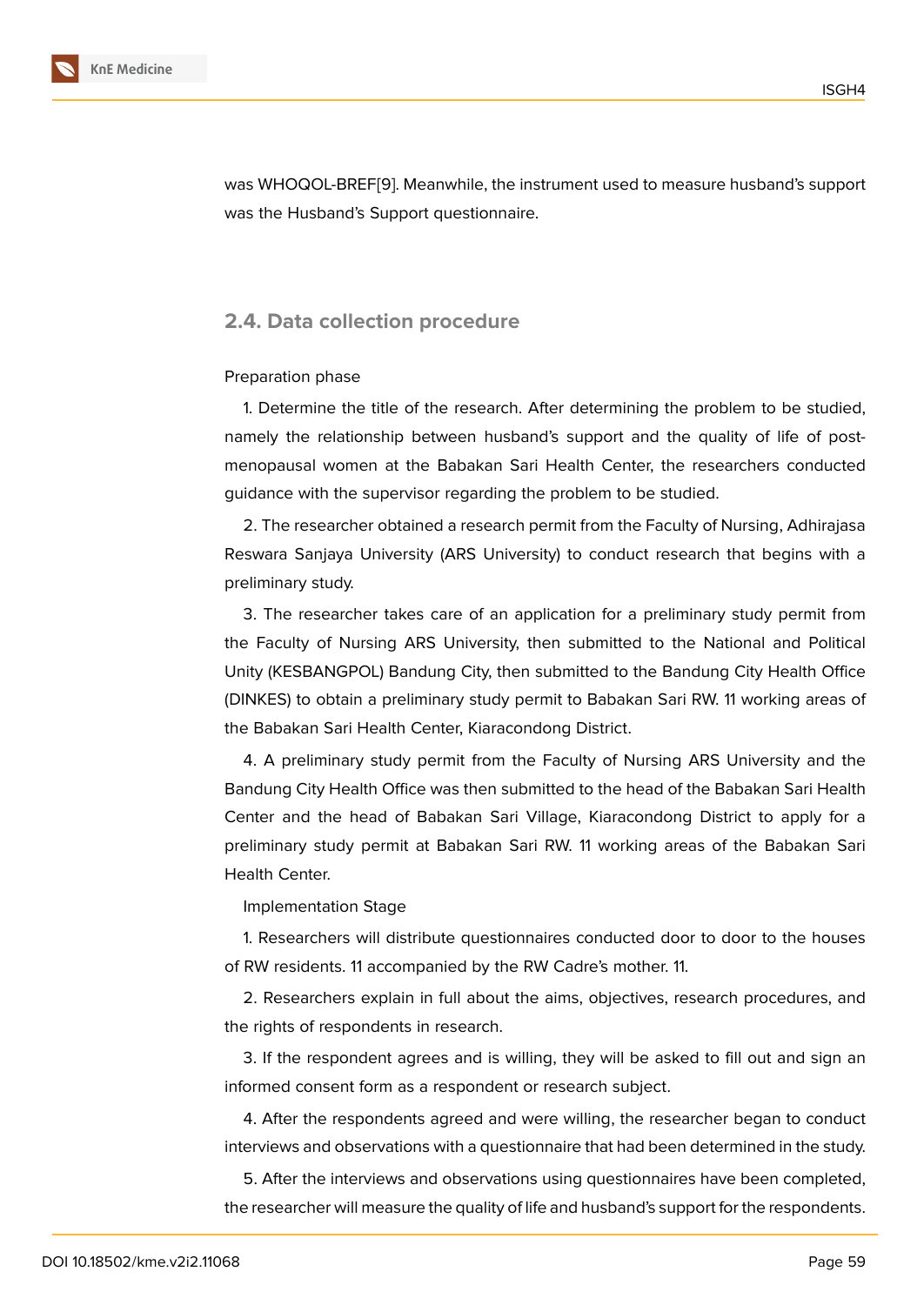

6. The results of measuring the quality of life and husband's support for respondents will be collected for further processing according to the research objectives.

After the questionnaire data is collected, the data will be summed, analyzed, and presented in tabular form to make it easier for researchers.

#### **Data Analysis**

The univariate analysis in this study was to describe the variables including age, gender, occupation, population, quality of life and husband's support and produced a frequency and percentage distribution with the formula  $P = \, \frac{F}{N} \times 100 \%$  and interpreted using an accumulative scale of 0% ( no respondents) , 1% - 25% (a small proportion of respondents), 26% - 49% (almost half of respondents), 50% (Half of respondents), 51% - 76% (most of respondents), 76% - 99% (almost all respondents), and 100% (all respondents).

Bivariate analysis was conducted to determine the relationship between two variables. The normality test was carried out with the Spearmen rank statistical test because it was to find a relationship or to test the significance of the associative hypothesis of two ordinal variables. This statistical test was used to determine the difference in the average quality of life who received husband's support with alpha 95% confidence degree ( $\alpha$  = 0.05). Interpretation of value if the value of value 0.05 then there is a relationship between husband's support with the quality of life of menopausal women and the value of value  $> 0.05$  then there is no relationship between husband's support and quality of life of menopausal women.

### **3. RESULTS**

#### **3.1. Overview of Respondent Characteristics**

Table 1 of 42 respondents shows two data, namely data from wives (respondents) and data from husbands. The respondent data obtained results with the age of most of the respondents with 24 respondents (57.1%) being in the range of 50-54 years, the education level of most of the 28 respondents (66.7%) being high (senior high school, college school), almost all of the respondents' occupations with 32 respondents. (76.2%) did not work. Husband's data obtained results with almost all husbands' ages with 32 respondents' husbands (76.2%) being in the range of 55-59 years, almost all of respondents' husbands' education level with 36 respondents' husbands (85.7%) being high (senior high school, college school), and partly monthly income. large with 27 respondents (64.3%) < Regional minimum wage.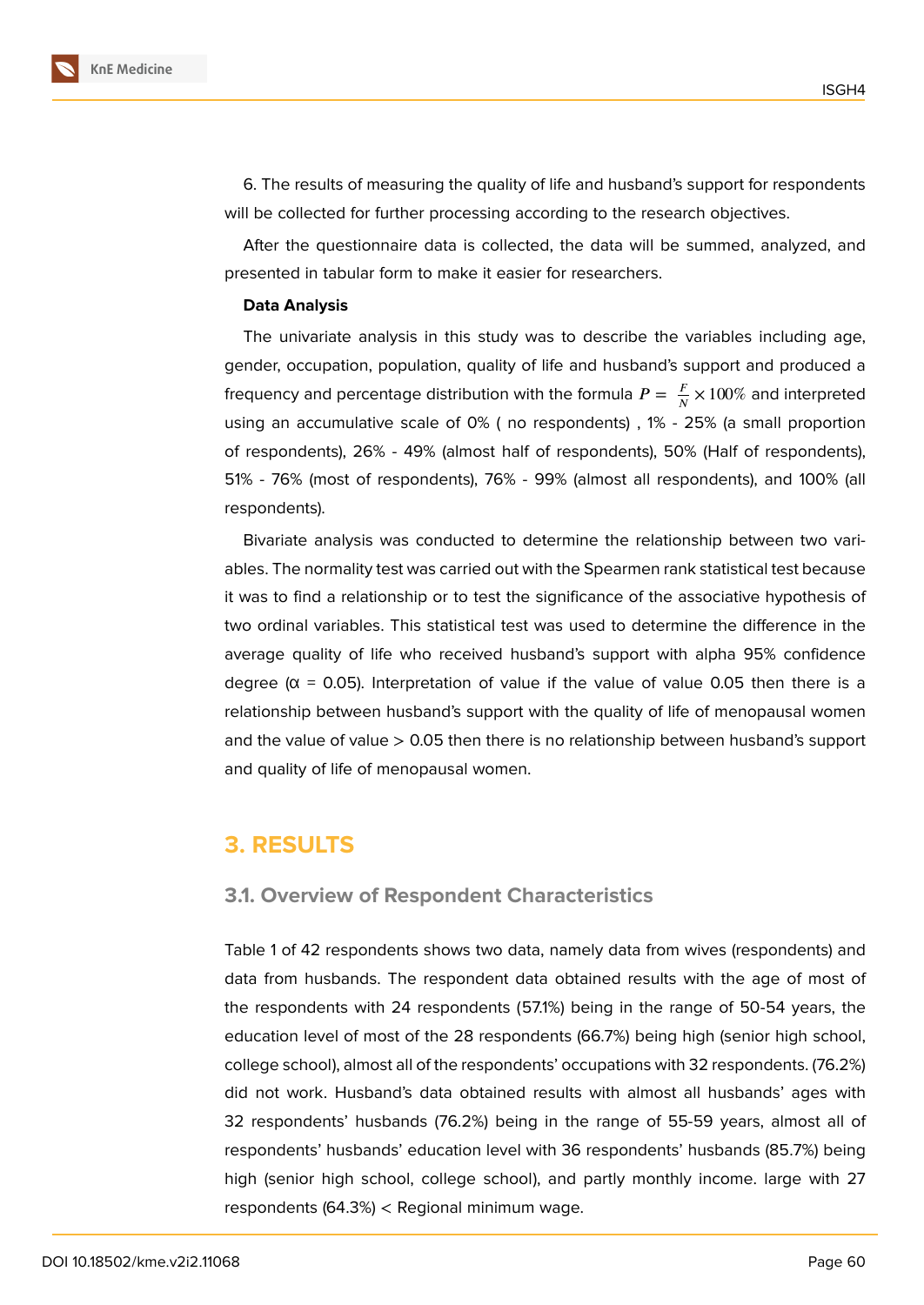| <b>Characteristics of</b>                             | <b>Total</b>                       |                                        |  |  |
|-------------------------------------------------------|------------------------------------|----------------------------------------|--|--|
|                                                       | <b>Respondents</b><br><b>Total</b> | <b>Respondents Per-</b><br>centage (%) |  |  |
| <b>Wife's Age</b>                                     |                                    |                                        |  |  |
| 45-49 Years (Early Elderly)                           | 3                                  | 7.1                                    |  |  |
| 50-54 Years (Early Elderly)                           | 24                                 | 57.1                                   |  |  |
| 55-59 Years (Late Elderly)                            | 15                                 | 35.7                                   |  |  |
| <b>Wife's Last Education</b>                          |                                    |                                        |  |  |
| (No School/Elementary/junior 14<br>Low<br>highschool) |                                    | 33.3                                   |  |  |
| High (senior high school, college 28<br>school)       |                                    | 66.7                                   |  |  |
| <b>Wife's Job</b>                                     |                                    |                                        |  |  |
| Work                                                  | 10 <sup>1</sup>                    | 23.8                                   |  |  |
| Does not work                                         | 32                                 | 76.2                                   |  |  |
| <b>Husband's Age</b>                                  |                                    |                                        |  |  |
| 45-49 Years (Early Elderly)                           | 1                                  | 2.4                                    |  |  |
| 50-54 Years (Early Elderly)                           | 9                                  | 21.4                                   |  |  |
| 55-59 Years (Late Elderly)                            | 32                                 | 76.2                                   |  |  |
| <b>Husband's Education</b>                            |                                    |                                        |  |  |
| (No School/Elementary/junior 6<br>Low<br>highschool)  |                                    | 14.3                                   |  |  |
| High (senior high school, college 36<br>school)       |                                    | 85.7                                   |  |  |
| <b>Monthly Income</b>                                 |                                    |                                        |  |  |
| < Regional minimum wage                               | 27                                 | 64.3                                   |  |  |
| $\geq$ Regional minimum wage                          | 15                                 | 35.7                                   |  |  |
| <b>Total Sample</b>                                   | 42                                 | 100                                    |  |  |

Table 1: Frequency Distribution of Respondents Characteristics (N =42).

# **3.2. Husband's Support Picture**

TABLE 2: Husband's Support to Menopausal Women ( $N = 42$ ).

| <b>Husband Support</b> |    | <b>Total</b> |  |  |  |
|------------------------|----|--------------|--|--|--|
|                        | N  | %            |  |  |  |
| Low                    |    | 2.4          |  |  |  |
| <b>Currently</b>       | 9  | 21.4         |  |  |  |
| Tall                   | 32 | 76.2         |  |  |  |
| <b>Total</b>           | 42 | 100          |  |  |  |

In table 2 of 42 respondents, it was found that almost all of them with 32 respondents (76.2%) received high husband support. Husband's support is influenced by various factors, in this study the factors that influence husband's support.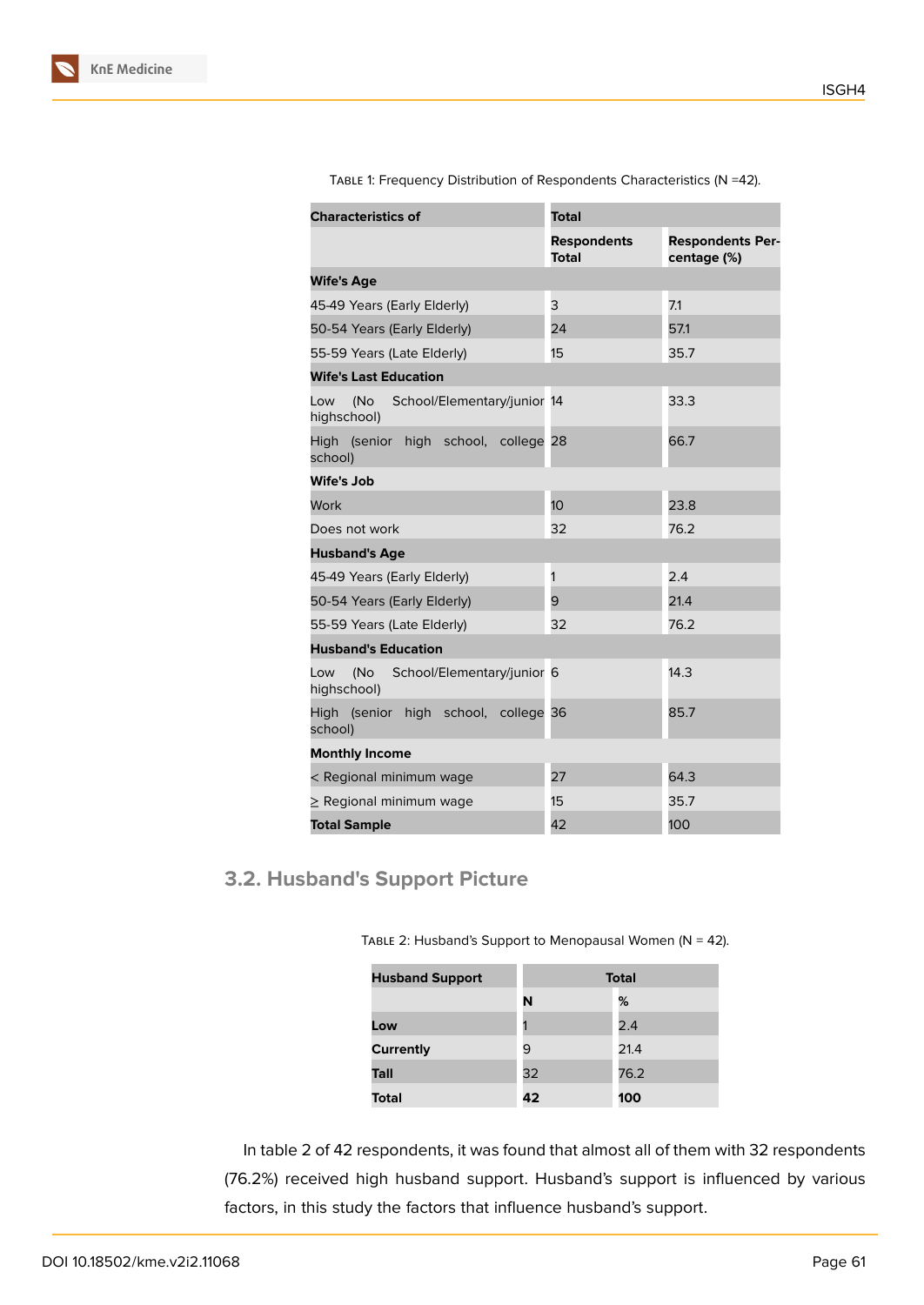| <b>Variable</b>                                                      | Husband's support |     |                            |      |             |      | <b>Total</b> |      |
|----------------------------------------------------------------------|-------------------|-----|----------------------------|------|-------------|------|--------------|------|
|                                                                      | Low               |     | <b>Medium</b>              |      | <b>High</b> |      |              |      |
|                                                                      | N                 | %   | N                          | %    | N           | %    | N            | %    |
|                                                                      |                   |     | <b>Husband's Education</b> |      |             |      |              |      |
| (No <sub>1</sub> )<br>Low<br>School/Elementary/junior<br>highschool) |                   | 2.4 | 1                          | 2.4  | 4           | 9.5  | 6            | 14.3 |
| High (senior high school, 0<br>college school)                       |                   | 0.0 | 8                          | 19.0 | 28          | 66.7 | 36           | 85.7 |
| <b>Total</b>                                                         | 1                 | 2.4 | 9                          | 21.4 | 32          | 76.2 | 42           | 100  |
| <b>Montly income</b>                                                 |                   |     |                            |      |             |      |              |      |
| minimum 1<br>Regional<br>$\,<\,$<br>wage                             |                   | 2.4 | 8                          | 19.0 | 18          | 42.0 | 27           | 64.3 |
| minimum 0<br>Regional<br>⋗<br>wage                                   |                   | 0.0 | 1                          | 2.4  | 14          | 33.3 | 15           | 100  |
| <b>Total</b>                                                         | 1                 | 2.4 | 9                          | 21.4 | 32          | 76.2 | 42           | 100  |

Table 3: Distribution of Husband's Education Frequency and Monthly Income with Husband's Support for Menopausal Women.

In table 3 of 42 respondents, it was found that almost all respondents said that a history of high husband's education provided high husband support as well as 28 respondents (77.8%) and an average monthly income < regional minimum wage provided high husband support as many as 18 respondents (42.0%) .

### **3.3. Quality of Life Overview**

**Quality of life Total N %** Very bad 0 0 Bad 0 0 0 Currently 9 21.4 Well 29 96.0 Very good 4 9.5

TABLE 4: Quality of Life for Menopausal Women ( $N = 42$ ).

In table 4 of 42 respondents, the results show that almost most of them with 29 respondents (69.0%) have a good quality of life. In this study, the quality of life in postmenopausal women is influenced by several factors.

**Total 42 100**

In table 5 of 42 respondents the results show that almost half of the respondents said that the age range of 50-54 years had a good quality of life as many as 15 respondents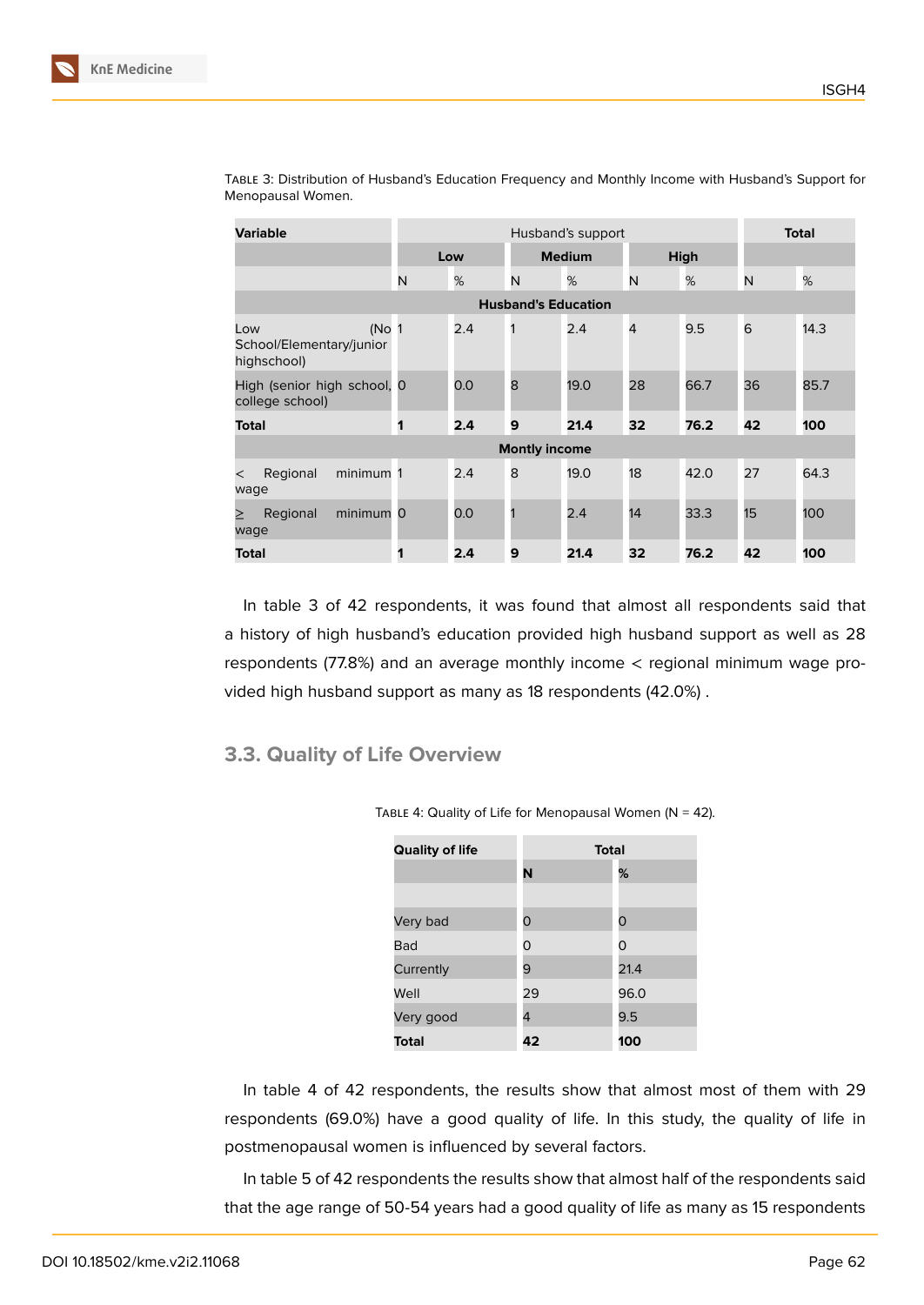| <b>Variabel</b>                                       | <b>Quality of life</b> |                  |                              |      |                | <b>Total</b>     |                 |      |
|-------------------------------------------------------|------------------------|------------------|------------------------------|------|----------------|------------------|-----------------|------|
|                                                       |                        | <b>Currently</b> |                              | Good |                | <b>Very Good</b> |                 |      |
|                                                       | N                      | %                | N                            | %    | N              | %                | N               | %    |
|                                                       |                        |                  |                              |      |                |                  |                 |      |
| <b>Wife's Age</b>                                     | 0                      | 0.0              | $\overline{2}$               | 4.8  | 1              | 2.4              | 3               | 7.1  |
| 45-49 Years (Early Elderly)                           | 6                      | 14.3             | 15                           | 35.7 | 3              | 7.1              | 24              | 57.1 |
| 50-54 Years (Early Elderly) 3                         |                        | 7.1              | 12                           | 28.6 | O              | 0.0              | 15              | 35.7 |
| 55-59 Years (Late Elderly) 9                          |                        | 21.4             | 29                           | 69.0 | 4              | 9.5              | 42              | 100  |
|                                                       |                        |                  | <b>Wife's Last Education</b> |      |                |                  |                 |      |
| (No<br>Low<br>School/Elementary/junior<br>highschool) | $\overline{2}$         | 4.8              | 11                           | 26.2 | 1              | 2.4              | 14              | 33.3 |
| High (senior high school, 7<br>college school)        |                        | 16.7             | 18                           | 42.9 | 3              | 7.1              | 28              | 66.7 |
| <b>Total</b>                                          | 9                      | 21.4             | 29                           | 69.0 | 4              | 9.5              | 42              | 100  |
| <b>Wife's Job</b>                                     |                        |                  |                              |      |                |                  |                 |      |
| Work                                                  | 0                      | 0.0              | 10 <sup>°</sup>              | 23.8 | $\overline{O}$ | 0.0              | 10 <sup>1</sup> | 23.8 |
| Does not work                                         | 9                      | 21.4             | 19                           | 45.2 | $\overline{4}$ | 9.5              | 32              | 76.2 |
| <b>Total</b>                                          | 9                      | 21.4             | 29                           | 69.0 | 4              | 9.5              | 42              | 100  |
| <b>Husband's Support</b>                              |                        |                  |                              |      |                |                  |                 |      |
| Low                                                   | 1                      | 2.4              | $\mathsf{O}$                 | 0.0  | 0              | 0.0              | 1               | 2.4  |
| Currently                                             | 4                      | 9.5              | 5                            | 11.9 | 0              | 0.0              | 9               | 21.4 |
| Tall                                                  | 4                      | 9.5              | 24                           | 57.1 | 4              | 9.5              | 32              | 76.2 |
| <b>Total</b>                                          | 9                      | 21.4             | 29                           | 69.0 | 4              | 9.5              | 42              | 100  |

Table 5: Frequency Distribution of Wife's Age, Wife's Education, Wife's Employment and Husband's Support with Menopausal Women's Quality of Life.

(35.7%), higher education had a good quality of life as many as 18 respondents (42.9%), employment status not working have a good quality of life as many as 19 respondents (45.2%), and high husband support menopausal women have a good quality of life as many as 24 respondents (57.1%).

### **3.4. Relationship between husband's support and quality of life for menopausal women**

Based on table 6 statistical calculations using SPSS22 software to determine the relationship between husband's support and quality of life for postmenopausal women. With calculations using spearman rank, the results obtained with a value of = 0.01 ( $\alpha$  < 0.05) which means that H1 is accepted and H0 is rejected. So, in this study, it is stated that there is a significant relationship between husband's support and quality of life for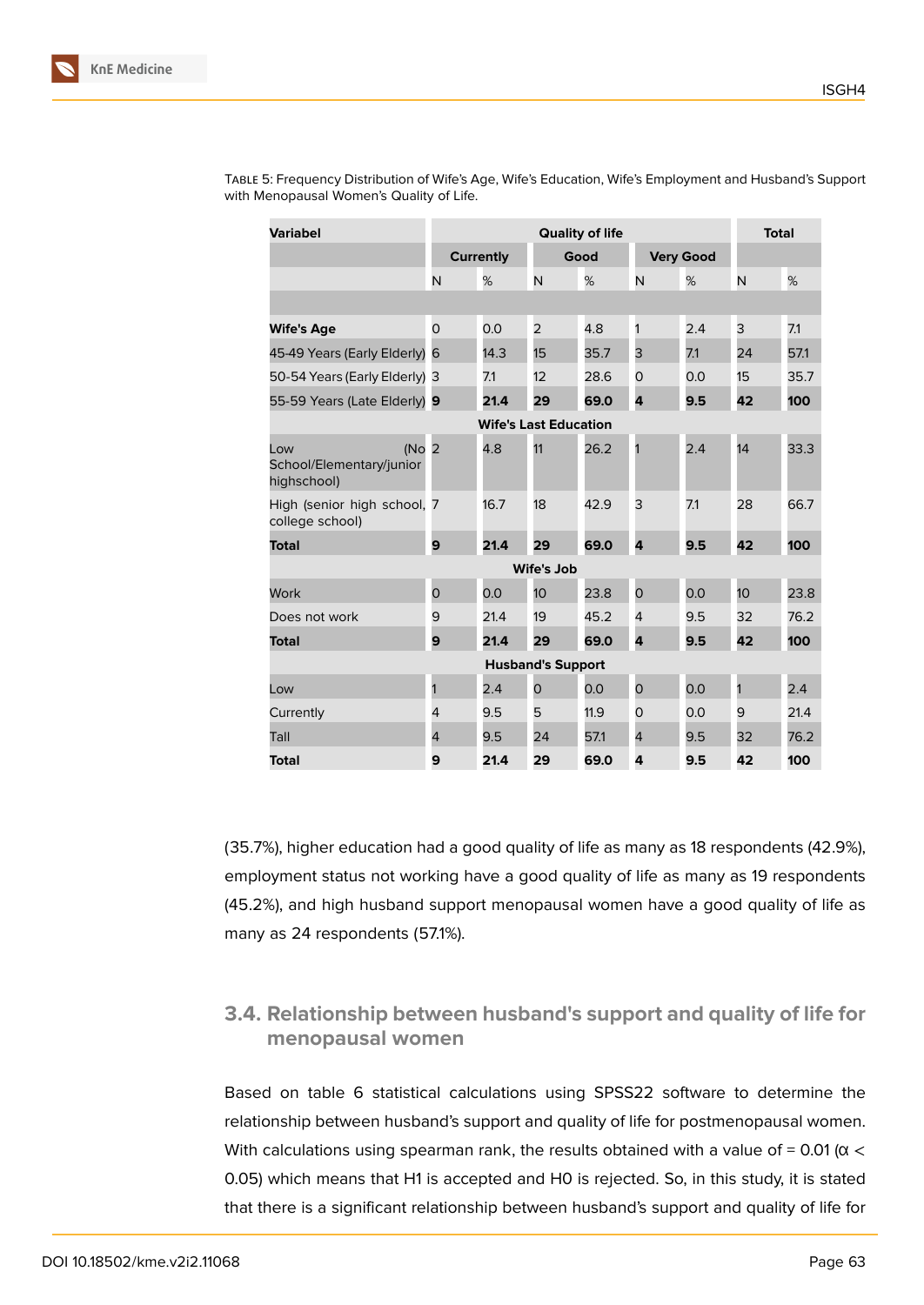| <b>Variable</b>                              |                 | <b>Husband's Support Quality of Life</b> |       | p    |
|----------------------------------------------|-----------------|------------------------------------------|-------|------|
| <b>Husband's Koefisien</b><br><b>Support</b> | Korelasi        | 1.000                                    | 0.409 | 0.01 |
|                                              | Sig. (2 tailed) |                                          | 0.007 |      |
|                                              | N               | 42                                       | 42    |      |
| <b>Quality of Koefisien</b><br>Life          | Korelasi        | 0.409                                    | 1.000 |      |
|                                              | Sig. (2 tailed) | 0.007                                    |       |      |
|                                              | N               | 42                                       | 42    |      |

Table 6: Relationship between husband's support and quality of life for menopausal women.

menopausal women in Babakan Sari RW. 11 working areas of the Babakan Sari Health Center, Kiaracodong District.

# **4. DISSCUSION**

#### **4.1. Husband's Support**

Husband's support is one source of support from the family that cannot be underestimated, because it has a positive effect on a wife[8]. Things that make husband's support important for postmenopausal women are because husbands have higher attachments than others, wives feel their husbands support so that when dealing with problems they can be more creative and open, and husb[an](#page-10-5)ds have a higher number of meetings than others[10].The high husband's support given to menopausal women is due to the intimacy or closeness of the relationship, as well as acceptance from the partner. Closeness to a partner can have a positive impact so that it can create a relationship of mutual trust[, re](#page-11-0)spect and support for each other [11].

Husband's support that can be given to menopausal women there are four supports, the first is emotional support in the form of empathy, attention, love, trust, comfort and affection, the second is informational supp[ort](#page-11-1) about stressful situations such as providing advice, direction and feedback. feed back) in overcoming a problem, the third is instrumental support that provides assistance in the form of goods or services such as helping with household tasks and providing financial assistance, and the fourth is award support given through positive expressions to partners that serves to form trust. self and abilities and postmenopausal women feel valued when they are under pressure [12,13,14]. In this study, the husband's support obtained by menopausal women was found to be the largest in instrumental support of 23.4% with the statement "When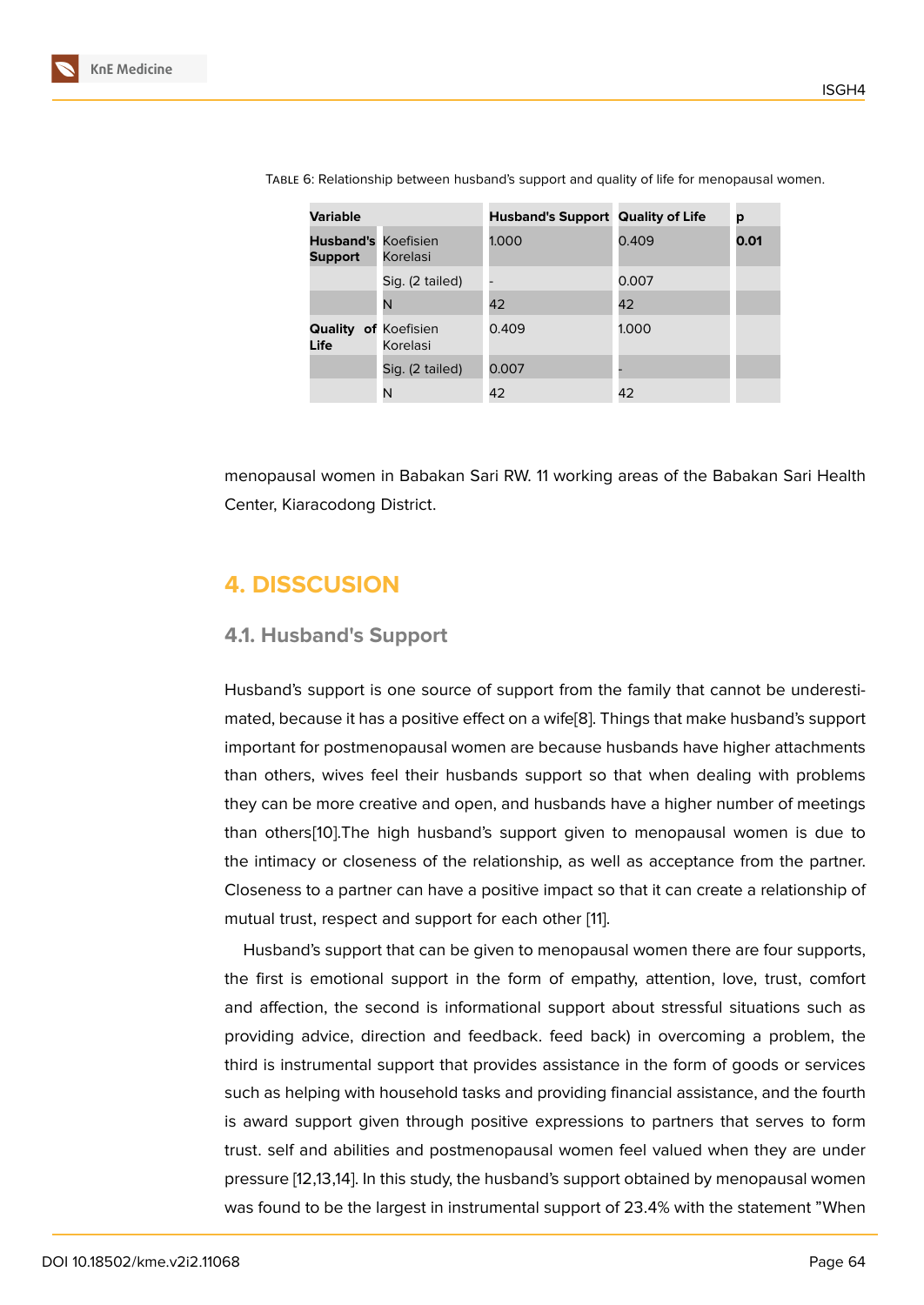I was sick my husband didn't really pay attention to my needs. My needs have been arranged by other families" 52.4% said they did not agree.

In this study, husband's support was influenced by several factors, including higher education from 85.7% with 66.7% getting high husband support, average monthly income  $\lt$  regional minimum wage of 64.3% getting husband support with high category as much as 42.9%.

#### **4.2. Quality Of Life**

Quality of life according to WHOQOL[9] is a very broad concept that is influenced by the individual's physical condition, psychological, level of independence, as well as the individual's relationship with the environment to life in society in the context of the existing culture and value syst[em](#page-10-6), related to goals, expectations, and values. standards and attention. According to WHOQOL-BREF [9] and [15] the quality of life of postmenopausal women has several dimensions, including physical health (covering daily activities, health, medical drug assistance, energy & fatigue, mobilization, feeling comfortable with pain, need for rest sleep & ability [to](#page-10-6) work[\), p](#page-11-2)sychological health (includes body image & appearance, negative positive feelings, self-esteem, spirituality, thinking skills, learning, memory & concentration), social relationships (includes personal relationships, social support & sexual activity), and the environment (including financial resources, freedom, physical security, health and social services, opportunities to obtain information, recreation or leisure activities, environmental conditions & transportation) [16]. In this study, the most quality of life was obtained from the psychological dimension with the question "how often do you have negative feelings such as loneliness, hopelessness, anxiety and depression?" as much as 52.4% with rare choices.

[I](#page-11-3)n this study, the quality of life in postmenopausal women is influenced by several factors, including:

Age of 54.8% with an age range of 50-54 years as much as 33.3% have a good quality of life. Stated that the older the quality of life decreases [17]. But according to [18] stated that the quality of life seemed to increase at the age of 50-65 years.

Education of 66.7% with higher education as much as 42.9% have a good quality of life. It is stated that women with higher levels of education ha[ve](#page-11-4) a good quality of l[ife](#page-11-5)[6,19]. This is different states that the level of education has no effect on the quality of life of postmenopausal women [20].

Employment of 76.2% with the status of not working as much as 45.2% have a good quality of life. In this study, a[ltho](#page-11-6)ugh 76.2% of respondents did not work, for the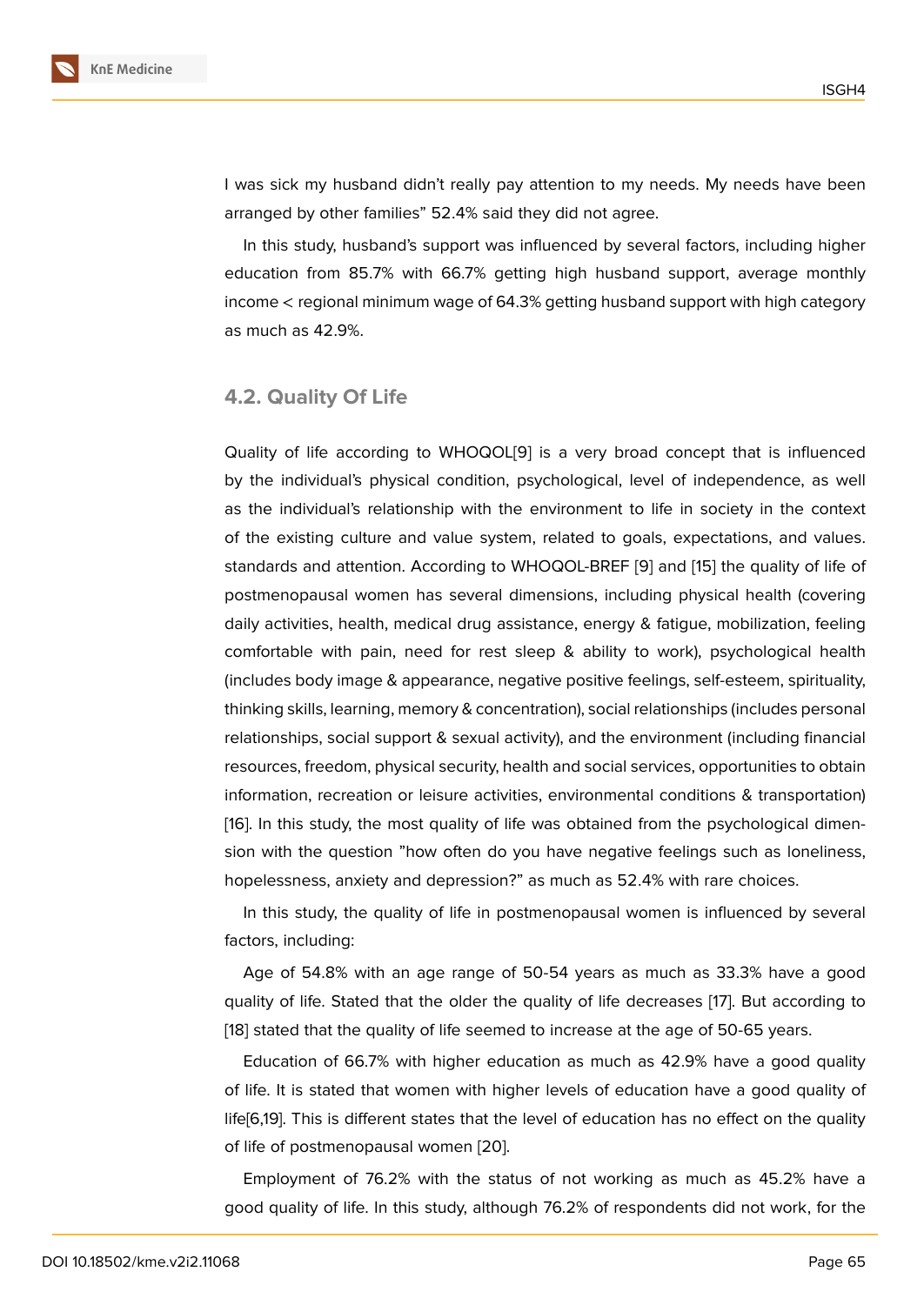statement "My husband does not like it when I participate in activities (family welfare empowerment, recitation, social gathering & others)" as many as 52.4% said strongly disagree and 45.2% said disagree so that the husband of the respondent supports if the respondent participates in activities in the community. In this research, respondents have support from friends through activities in the community. On the question "How good are your social skills?" as many as 50% of respondents said good, on the question "how satisfied are you with your personal/social relationship?" 47.6% of respondents said they were satisfied, and on the question "How satisfied are you with the support you get from your friends?" as many as 42.9% of respondents said it was normal. that women who do not work have a good quality of life [6].

Husband's support of 76.2% who received husband's support in the high category as many as 57.1% had a good quality of life. The biggest support from my husband was instrumental support with the question "Wh[en](#page-10-7) I was sick my husband didn't really pay attention to my needs. My needs are regulated by other families" 52.4% said they did not agree.

### **4.3. Correlation of husband's support to Quality Of Life**

Quality of life is influenced by husband's support. With high husband support, postmenopausal women have a high chance of having a good quality of life. Husband's support and quality of life have a strong degree of relationship [11]. The support given by husbands to menopausal women in the form of emotional support, instrumental support, informational support and appreciation support that they get in daily life after menopause.

This is in line with research according [11] who found that from 65 respondents, 28 respondents (43.1%) received high husband support and 30 respondents (46.2%) had good quality of life and obtained a value of =  $0.000$  (α < 0.05). ) which means that there is a relationship between husband'[s s](#page-11-1)upport and quality of life for menopausal women. This is in line with Arica's research (2019) which found a relationship between husband's support and quality of life of postmenopausal women with a value of = 0.0001  $(\alpha$  < 0.05), which means that there is a relationship between husband's support and quality of life for menopausal women. This is also in line with the research [21] which states that menopausal women who marry and receive husband's support have an effect on quality of life with a value of  $< 0.05$  which means that there is a close relationship between husband's support and quality of life for menopausal women.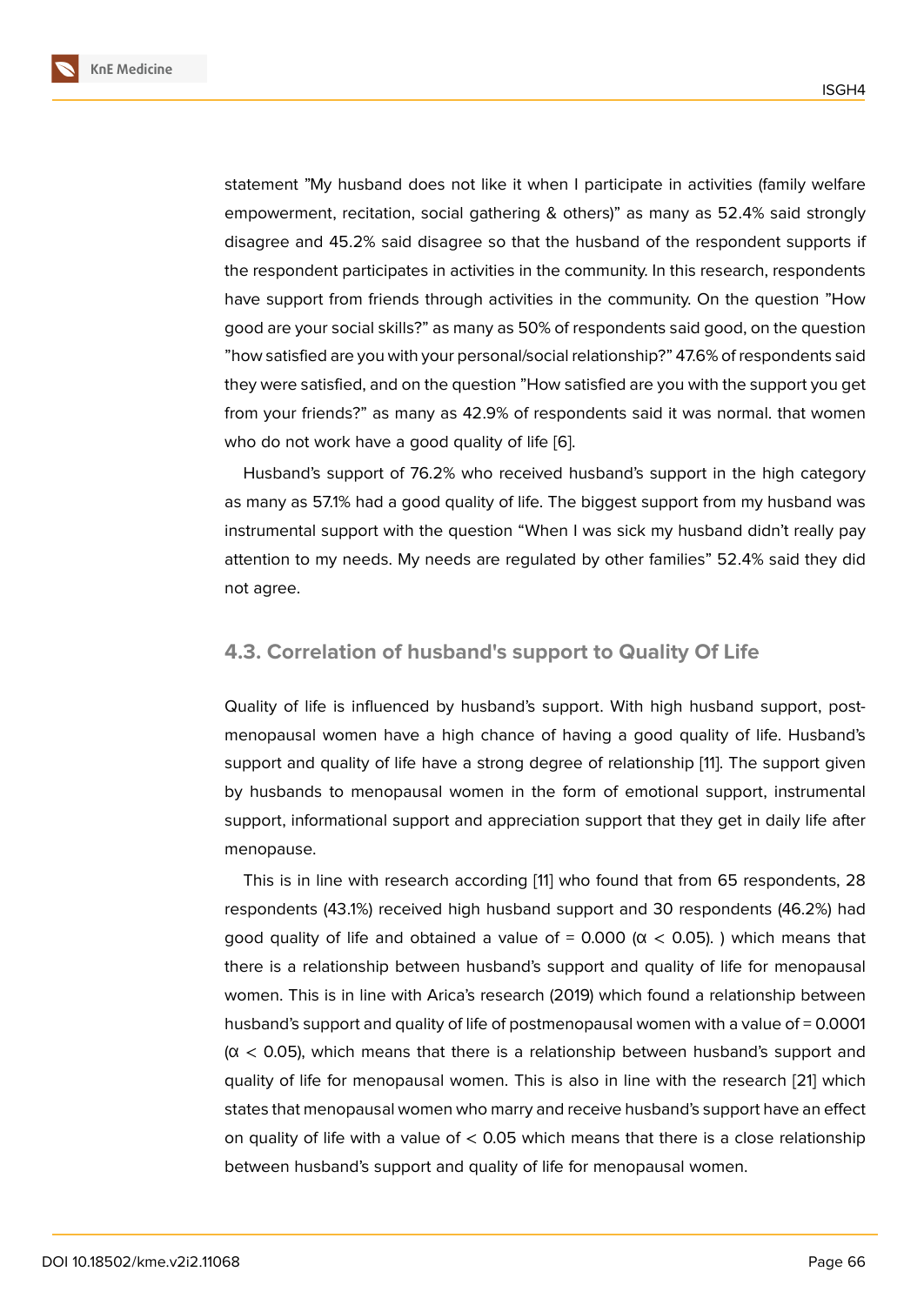# **5. Conclusion**

The relationship between husband's support and quality of life of postmenopausal women was found to be = 0.01 ( $\alpha$  < 0.05), which means that there is a very significant relationship between husband's support and quality of life of menopausal women. The correlation coefecient 0.409 its about moderate relationship.

# **6. Suggestion**

The results show that there is a relationship between husband's support and quality of life for postmenopausal women. For the future researcher will research about correlation factors to quality of life of women postmenopause

### **References**

- [1] WHO. Trends in maternal mortality: 1990 to 2015.Eestimates by WHO, UNICEF, UNFPA, World Bank Group and the United Nations Population Division. Geneva: WHO; 2015.
- <span id="page-10-0"></span>[2] BPS; 2020. Available from: shorturl.at/biEPT
- [3] Sari KB. Laporan kependudukan babakan sari tahun 2020 semester 2. Diakses pada tahun 2021. 2020.
- <span id="page-10-1"></span>[4] Kumalasari I, Andhyantoro I. Kesehatan reproduksi untuk mahasiswa kebidanan dan keperawatan. Jakarta: Salemba Medika; 2012.
- <span id="page-10-2"></span>[5] Annah I, Mashar HMI. Status pernikahan dan dukungan sosial suami terhadap kualitas hidup wanita menopause di kota palangka raya. Jurnal Surya Muda: Ilmu Keperawatan Dan Ilmu Kesehatan. 2020;2(1):9-17.
- <span id="page-10-3"></span>[6] Tarigan I, Sinuhaji LNB, Sembiring M. Hubungan pendidikan, aritas, pekerjaan dan lama menopause dengan kualitas hidup perempauan menopause di puskesmas kabanjahe kabupaten karo. Jurnal Mutiara Ners. 2019;2(1):158-167.
- <span id="page-10-7"></span>[7] Wardani DA. Hubungan dukungan suami dengan kualitas hidup perempuan menopause. Jurnal Medika: Karya Ilmiah Kesehatan. 2019;4(1):21-30.
- <span id="page-10-4"></span>[8] Noorma N. Faktor yang berhubungan dengan kualitas hidup wanita menopause di klinik bank tabungan pensiunan nasional kota makassar. Husada Mahakam: Jurnal Kesehatan. 2017;4(4):240-254.
- <span id="page-10-6"></span><span id="page-10-5"></span>[9] WHO. The World Health Organization quality of life (WHOQOL)-BREF. WHO; 2004.